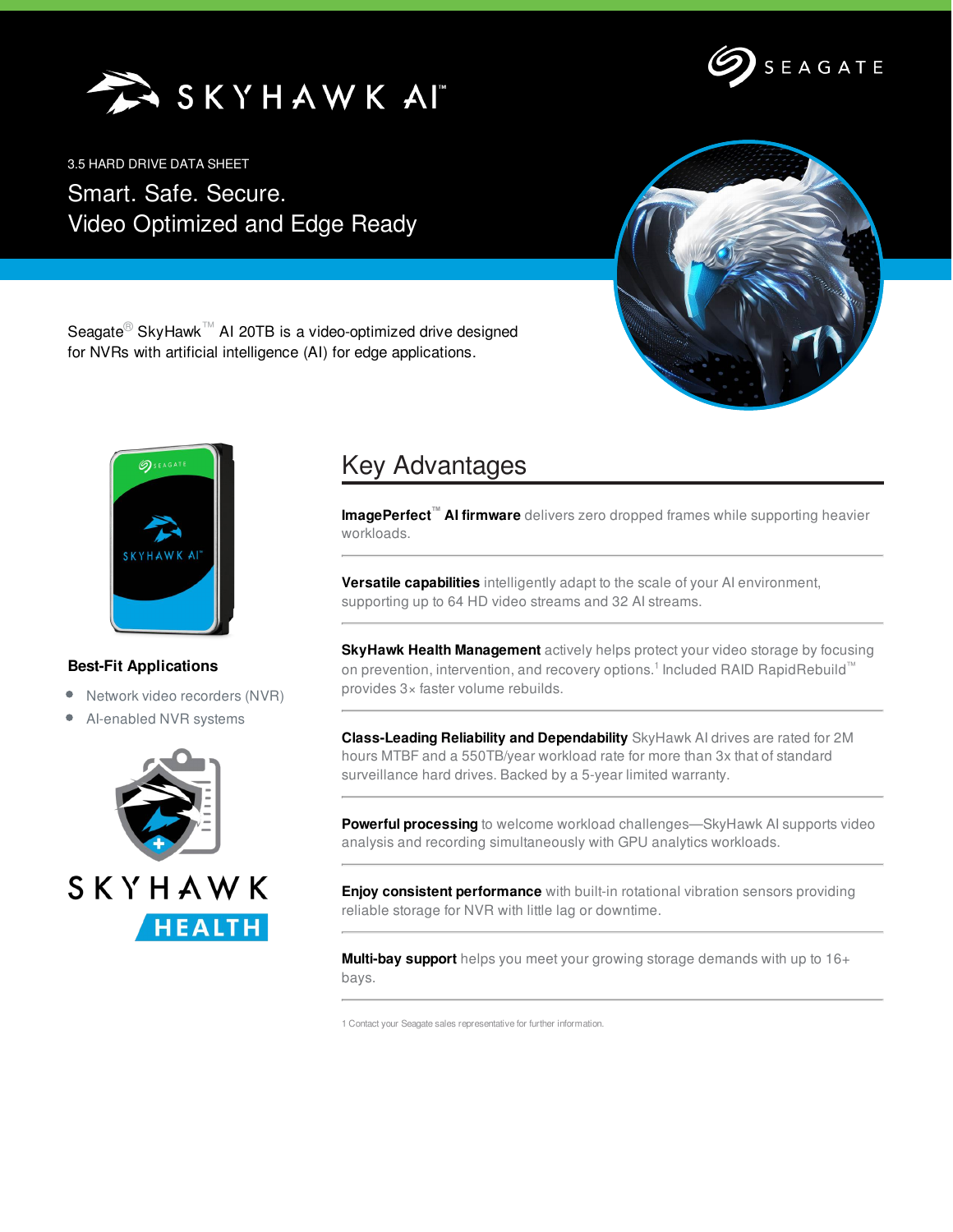



| Specifications                                            | 20TB             | 18TB             | 16TB             | 12TB             | 10TB             |
|-----------------------------------------------------------|------------------|------------------|------------------|------------------|------------------|
| Capacity                                                  | 20TB             | 18TB             | 16TB             | 12TB             | 10TB             |
| <b>Standard Model Numbers</b>                             | ST20000VE002     | ST18000VE002     | ST16000VE002     | ST12000VE001     | ST10000VE0008    |
| Interface                                                 | SATA 6Gb/s       | SATA 6Gb/s       | SATA 6Gb/s       | SATA 6Gb/s       | SATA 6Gb/s       |
| Recording Technology                                      | <b>CMR</b>       | <b>CMR</b>       | <b>CMR</b>       | <b>CMR</b>       | <b>CMR</b>       |
| Drive Design                                              | Helium           | Helium           | Helium           | Helium           | Helium           |
| <b>Features and Performance</b>                           |                  |                  |                  |                  |                  |
| Drive Bays Supported                                      | $16+$            | $16+$            | $16+$            | $16+$            | $16+$            |
| Al Channels                                               | 32               | 32               | 32               | 32               | 32               |
| Al Real Time Capture Events/Sec <sup>1,2</sup>            | Up to 120        | Up to 120        | Up to 120        | Up to 120        | Up to 120        |
| Al Real Time Compare Events/Sec <sup>1,2</sup>            | Up to 96         | Up to 96         | Up to 96         | Up to 96         | Up to 96         |
| HD Cameras Supported <sup>3</sup>                         | Up to 64         | Up to 64         | Up to 64         | Up to 64         | Up to 64         |
| <b>RV Sensors</b>                                         | Yes              | Yes              | Yes              | Yes              | Yes              |
| Max. Sustained Transfer Rate OD (MB/s)                    | 260MB/s          | 260MB/s          | 250MB/s          | 250MB/s          | 250MB/s          |
| Cache (MB)                                                | 256              | 256              | 256              | 256              | 256              |
| Reliability/Data Integrity                                |                  |                  |                  |                  |                  |
| <b>Tarnish Resistant</b>                                  | Yes              | Yes              | Yes              | Yes              | Yes              |
| Load/Unload Cycles                                        | 600,000          | 600,000          | 600,000          | 600,000          | 600,000          |
| Nonrecoverable Read Errors Rate, Max                      | 1 per 10E15      | 1 per 10E15      | 1 per 10E15      | 1 per 10E15      | 1 per 10E15      |
| Power-On Hours per year                                   | 8760             | 8760             | 8760             | 8760             | 8760             |
| Workload Rate Limit (WRL) <sup>4</sup>                    | 550              | 550              | 550              | 550              | 550              |
| Mean Time Between Failures (MTBF) (hours)                 | 2,000,000hr      | 2,000,000hr      | 2,000,000hr      | 2,000,000hr      | 2,000,000hr      |
| Warranty, Limited (years) <sup>5</sup>                    | 5                | 5                | 5                | 5                | 5                |
| Power Management                                          |                  |                  |                  |                  |                  |
| Startup Current, Typical (12V, A)                         | 2.0              | 2.0              | 2.0              | 2.0              | 1.8              |
| Average Operating Power (W)                               | 7.7W             | 7.7W             | 8.0W             | 8.0W             | 6.7W             |
| Idle Average (W)                                          | 3.5W             | 3.5W             | 5.3W             | 5.3W             | 5.1W             |
| Standby Mode/Sleep Mode, Typical (W)                      | 1.0/1.0          | 1.3/1.3          | 1.3/1.3          | 1.3/1.3          | 1.1/1.1          |
| Voltage Tolerance (5V)                                    | ±5%              | ±5%              | ±5%              | ±5%              | ±5%              |
| Voltage Tolerance (12V)                                   | ±10%             | ±10%             | ±10%             | ±10%             | ±10%             |
| Environmental/Temperature                                 |                  |                  |                  |                  |                  |
| Operating (Ambient, min °C)                               | 0                | 0                | 0                | 0                | 0                |
| Operating (drive reported, max $^{\circ}$ C) <sup>6</sup> | 65               | 65               | 65               | 65               | 65               |
| Nonoperating (ambient, min °C)                            | $-40$            | -40              | $-40$            | $-40$            | -40              |
| Physical                                                  |                  |                  |                  |                  |                  |
| Height (mm/in, max)                                       | 26.11mm/1.028in  | 26.11mm/1.028in  | 26.11mm/1.028in  | 26.11mm/1.028in  | 26.11mm/1.028in  |
| Width (mm/in, max)                                        | 101.85mm/4.01in  | 101.85mm/4.01in  | 101.85mm/4.01in  | 101.85mm/4.01in  | 101.85mm/4.01in  |
| Depth (mm/in, max)                                        | 146.99mm/5.787in | 146.99mm/5.787in | 146.99mm/5.787in | 146.99mm/5.787in | 146.99mm/5.787in |
| Weight (g/lb, typical)                                    | 680g/1.499lb     | 670g/1.477lb     | 670g/1.477lb     | 670g/1.477lb     | 670g/1.477lb     |
| Carton Unit Quantity                                      | 20               | 20               | 20               | 20               | 20               |
| Cartons per Pallet/Cartons per Layer                      | 40/8             | 40/8             | 40/8             | 40/8             | 40/8             |

1 Events can be human, vehicle, or object capture.

2 Tested and verified using embedded AI NVR – 64-ch HD recording, 16-ch PB. Average picture size ~250 KB

3 1080P, H.265, 25 fps

4 SkyHawk AI surveillance drives are designed for always-on workloads of 550TB/year. For higher transaction workloads, see Seagate's enterprise-class drive offerings.

5 5 5-year limited warranty applies to product shipped after July 3, 2021. Check with your reseller on more information.

6 Seagate does not recommend operating at sustained extreme temperatures. Operating at higher temperatures will reduce useful life of the product.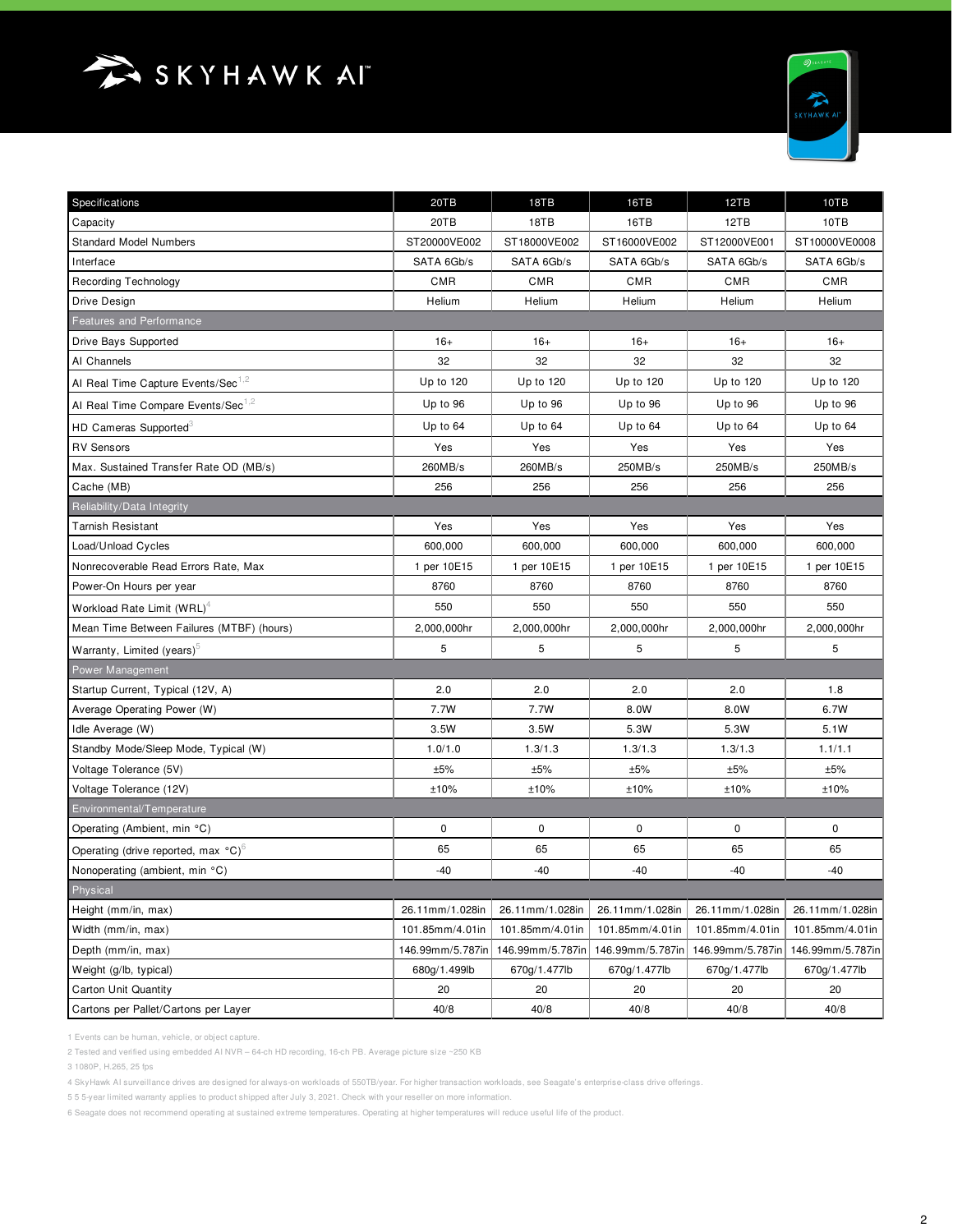



| Specifications                                  | 10TB             | 8TB                     |  |
|-------------------------------------------------|------------------|-------------------------|--|
| Capacity                                        | 10TB             | 8TB                     |  |
| <b>Standard Model Numbers</b>                   | ST10000VE001     | ST8000VE001             |  |
| Interface                                       | SATA 6Gb/s       | SATA 6Gb/s              |  |
| <b>Recording Technology</b>                     | <b>CMR</b>       | <b>CMR</b>              |  |
| Drive Design                                    | Air              | Air                     |  |
| <b>Features and Performance</b>                 |                  |                         |  |
| Drive Bays Supported                            | $16+$            | $16+$                   |  |
| Al Channels                                     | 32               | 32                      |  |
| Al Real Time Capture Events/Sec <sup>1,2</sup>  | Up to 120        | Up to 120               |  |
| Al Real Time Compare Events/Sec <sup>1,2</sup>  | Up to 96         | Up to 96                |  |
| HD Cameras Supported <sup>3</sup>               | Up to 64         | Up to 64                |  |
| <b>RV Sensors</b>                               | Yes              | Yes                     |  |
| Max. Sustained Transfer Rate OD (MB/s)          | 245MB/s          | 245MB/s                 |  |
| Cache (MB)                                      | 256              | 256                     |  |
| Reliability/Data Integrity                      |                  |                         |  |
| <b>Tarnish Resistant</b>                        | Yes              | Yes                     |  |
| Load/Unload Cycles                              | 600,000          | 600,000                 |  |
| Nonrecoverable Read Errors Rate, Max            | 1 per 10E15      | 1 per 10E15             |  |
| Power-On Hours per year                         | 8760             | 8760                    |  |
| Workload Rate Limit (WRL) <sup>4</sup>          | 550              | 550                     |  |
| Mean Time Between Failures (MTBF) (hours)       | 2,000,000hr      | 2,000,000hr             |  |
| Warranty, Limited (years) <sup>5</sup>          | 5                | 5                       |  |
| Power Management                                |                  |                         |  |
| Startup Current, Typical (12V, A)               | 2.0              | $\overline{\mathbf{c}}$ |  |
| Average Operating Power (W)                     | 10.1W            | 10.1W                   |  |
| Idle Average (W)                                | 7.8W             | 7.8W                    |  |
| Standby Mode/Sleep Mode, Typical (W)            | 1.0/1.0          | 1.0/1.0                 |  |
| Voltage Tolerance (5V)                          | ±5%              | ±5%                     |  |
| Voltage Tolerance (12V)                         | ±10%             | ±10%                    |  |
| Environmental/Temperature                       |                  |                         |  |
| Operating (Ambient, min °C)                     | $\pmb{0}$        | $\mathbf 0$             |  |
| Operating (drive reported, max °C) <sup>6</sup> | 65               | 65                      |  |
| Nonoperating (ambient, min °C)                  | -40              | $-40$                   |  |
| Physical                                        |                  |                         |  |
| Height (mm/in, max)                             | 26.11mm/1.028in  | 26.11mm/1.028in         |  |
| Width (mm/in, max)                              | 101.85mm/4.01in  | 101.85mm/4.01in         |  |
| Depth (mm/in, max)                              | 146.99mm/5.787in | 146.99mm/5.787in        |  |
| Weight (g/lb, typical)                          | 720g/1.587lb     | 720g/1.588lb            |  |
| <b>Carton Unit Quantity</b>                     | 20               | 20                      |  |
| Cartons per Pallet/Cartons per Layer            | 40/8             | 40/8                    |  |

1 Events can be human, vehicle, or object capture.

2 Tested and verified using embedded AI NVR – 64-ch HD recording, 16-ch PB. Average picture size ~250 KB

3 1080P, H.265, 25 fps

4 SkyHawk AI surveillance drives are designed for always-on workloads of 550TB/year. For higher transaction workloads, see Seagate's enterprise-class drive offerings.

5 5 5-year limited warranty applies to product shipped after July 3, 2021. Check with your reseller on more information.

6 Seagate does not recommend operating at sustained extreme temperatures. Operating at higher temperatures will reduce useful life of the product.